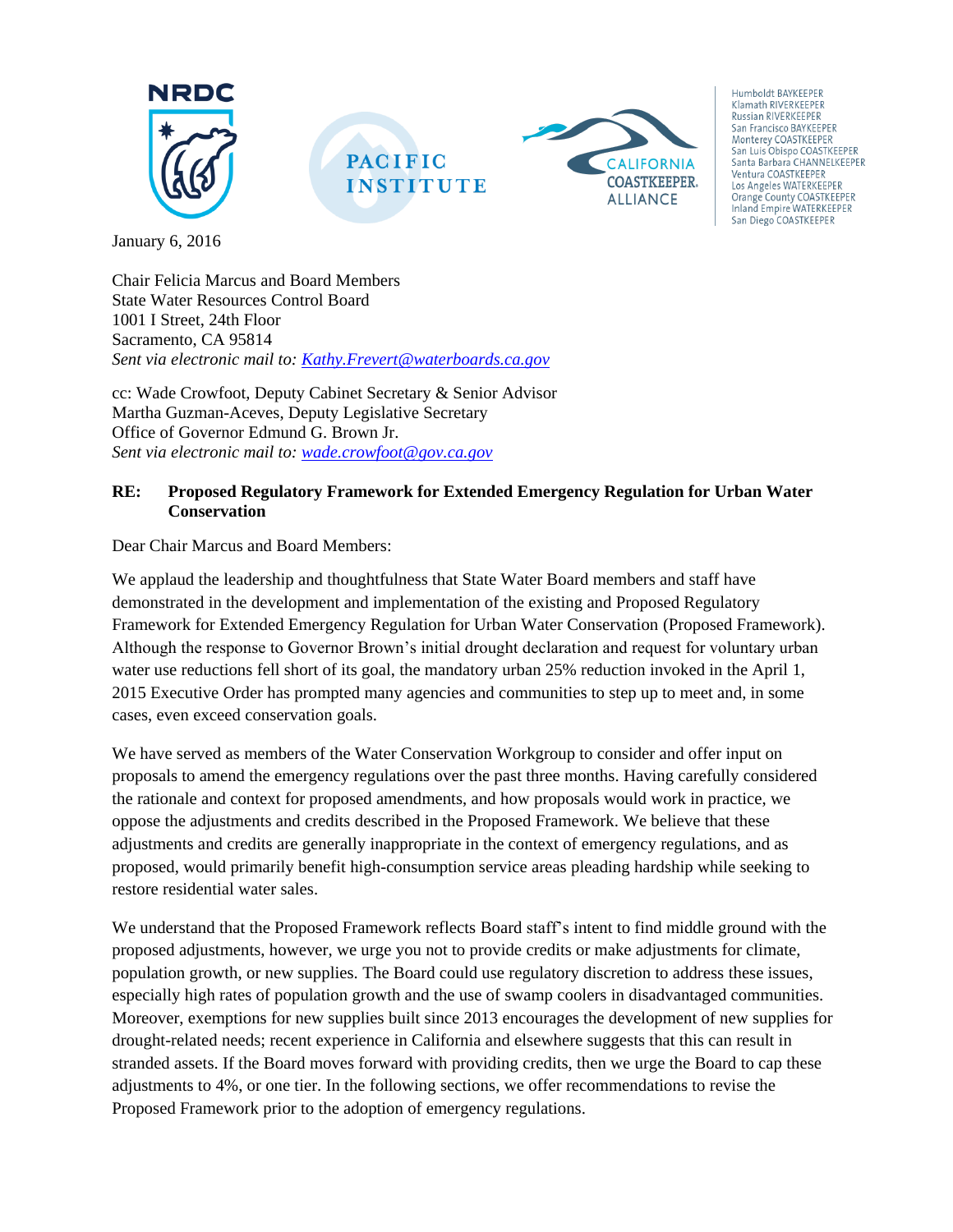#### **1. Climate Adjustment.**

The proposed climate adjustment would reduce the water conservation standard by up to 4% in warmer areas. We oppose the climate adjustment because warmer areas with above average per capita water use have the greatest savings opportunities and thus should be doing more, not less, during the drought to extend the available supplies. This is especially true because the highest rates of outdoor water use typically occur in warmer communities and therefore many of these communities would only need to reduce outdoor water use by half in order to meet the most stringent mandatory water use reductions. Some have noted that the climate adjustment would provide relief to disadvantaged communities with swamp coolers. We share concerns about impacts on these communities and suggest that the Board use its enforcement discretion to address this issue rather than a formal adjustment to the conservation standard. Outside of the emergency extension, the Board could also consider targeted efficiency programs to address the use of swamp coolers in disadvantaged communities and we would be happy to discuss this recommendation further with the Board and Board staff.

Throughout the emergency regulation and extended emergency regulation setting processes, we have repeatedly heard that the reason for this adjustment is that "climate-appropriate plants" require more water in hot, dry inland areas than in cooler coastal areas. This rationale is concerning and misleading. "Climate-appropriate plants" are not the same for cooler and for warmer areas of the state; rather, they are intended to be specific to the *local climate.* Thus, "climate-appropriate plants" should have similar irrigation requirements in both cooler and warmer climates.

The Proposed Framework uses a comparison of local evapotranspiration (ET) to statewide average ET to determine eligibility for the adjustment. We do not support a climate adjustment, as noted above. However, if the Board adopts a climate adjustment, we recommend that the statewide average ET be weighted by population rather than service area or land area. Most of the state's population lives in warmer climates in Southern California, so if the goal is to identify communities that are true climate outliers, then a population-weighted average would be most appropriate. Calculating the statewide ET based on "service area" or "land area" would likely result in a significantly lower statewide average and a larger fraction of the population would then fall in communities that qualify for this adjustment than is likely intended by the Board and Board staff.

# **2. Growth Adjustment.**

We oppose the inclusion of an adjustment for growth in the extended emergency drought regulations and believe that an analysis of anomalous population and business growth may be better suited for policies that address longer term needs and objectives. However, if the Board proceeds with this adjustment, we recommend the following revisions to the framework provided by staff on December 21, 2015:

 Board staff has suggested estimating residential indoor water use assuming 3 people per household and per capita water use of 55 gallons per day, resulting in an assumed indoor water demand of 165 gallons per person per day for recent construction. In contrast, data from the recently completed *2014 Residential End Uses of Water Update Study<sup>1</sup>* (DeOreo, 2015)

 $\overline{\phantom{a}}$ <sup>1</sup> [http://www.waterrf.org/resources/expertsymposiums/Lists/PublicExpertSymposiums/Attachments/2/WRF-](http://www.waterrf.org/resources/expertsymposiums/Lists/PublicExpertSymposiums/Attachments/2/WRF-SustainWaterMgtConf-DeOreo-3-31-14.pptx)[SustainWaterMgtConf-DeOreo-3-31-14.pptx](http://www.waterrf.org/resources/expertsymposiums/Lists/PublicExpertSymposiums/Attachments/2/WRF-SustainWaterMgtConf-DeOreo-3-31-14.pptx)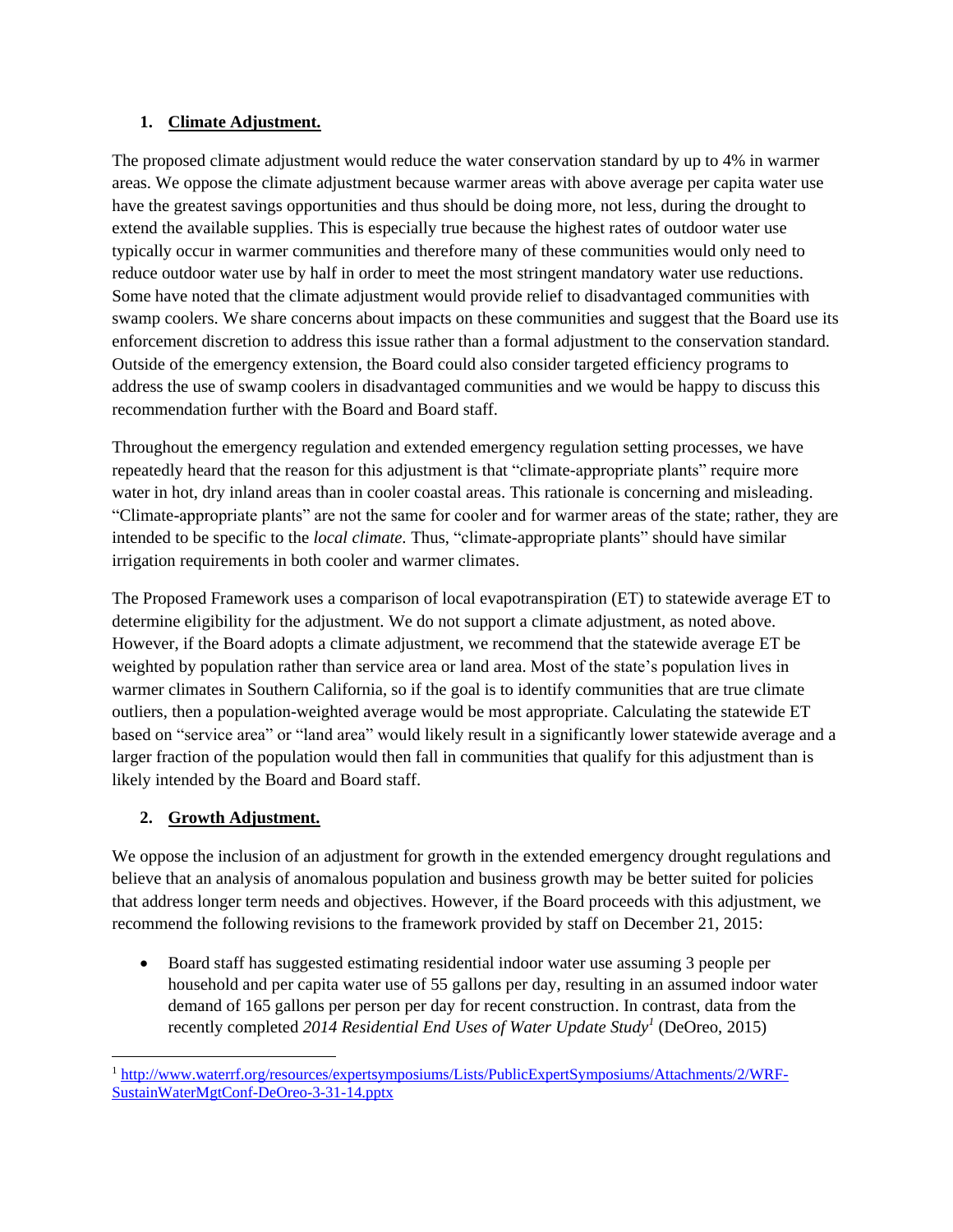demonstrates that indoor water use for existing homes averages 125 gallons per household per day. Although new homes should be more efficient than existing homes, we suggest using a maximum of 125 gallons per household per day for indoor uses for the growth calculation.

 Qualification for this adjustment should be based on demonstrated growth significantly higher than the statewide average. According to the California Department of Finance, recent statewide growth has been approximately 4%, therefore only communities that can demonstrate a growth rate greater than 6% should be eligible for this adjustment.

## **3. "Drought-Resilient" Sources of Supply.**

As we consider the possible extension of emergency regulations and the continued dialogue with California communities about water, we oppose credits for new "drought-resilient" water supplies for several reasons. First, water suppliers have not provided any evidence that meeting mandatory water use reductions would curtail their ability to fully operate new local supplies and therefore have not demonstrated a need for this credit. Second, the purpose of the statewide emergency designation and subsequent drought emergency regulations is to reduce stress on our water resources from the Sierra Nevada Mountains, Sacramento-San Joaquin Delta, and Colorado River; this is best achieved by combining conservation and local supply development, not by allowing water suppliers to choose one at the expense of the other. Third, offering credits for new supplies incorrectly characterizes their development during a drought as an effective drought-response strategy; however, past experience suggests that these facilities could become stranded assets when the drought ends. Finally, granting credits for "drought-resilient" supplies sends a confusing message to Californians that water conservation is needed for some water sources, but not others. This undercuts the new water ethic we have collectively worked so hard to foster, which prioritizes the efficient use of *all* water resources in California, and sets a poor precedent for forthcoming long-term conservation measures. Below, we provide additional detail on each of these points:

## a. No Evidence of Need for Supply Credits

 $\overline{a}$ 

Water suppliers argue that compliance with mandatory water use reductions would preclude their ability to fully utilize new, local water supplies. However, no agency has provided a real example of a new supply that could not be fully operational if water reduction targets were met. Because water suppliers are able to operate new supplies under the current conservation mandates, the additional water use allowed under the exemption would effectively be met with imported supplies, perpetuating stress on impaired waterbodies, including the Sacramento-San Joaquin Delta. If the goal of the Emergency Regulation is to preserve existing surface and groundwater supplies, then that is best accomplished by combining demand reduction from water conservation and efficiency and new local supply development, not by allowing water suppliers to choose one at the expense of the other, particularly when one option is significantly more cost-effective.

## b. Supply Credits Undercut the Efficient Use of All Water Sources.

Water conservation and efficiency improvements are broadly recognized as the least expensive, fastest, and most environmentally-sound way to meet water needs.<sup>2</sup> Moreover, they save energy, reduce

<sup>&</sup>lt;sup>2</sup> See California Water Plan Update 2013 at Table 1-3 Range of Strategy Unit Costs comparing resource management strategies. [\(http://www.waterplan.water.ca.gov/docs/cwpu2013/Final/Vol3\\_Ch01\\_Introduction.pdf\)](http://www.waterplan.water.ca.gov/docs/cwpu2013/Final/Vol3_Ch01_Introduction.pdf).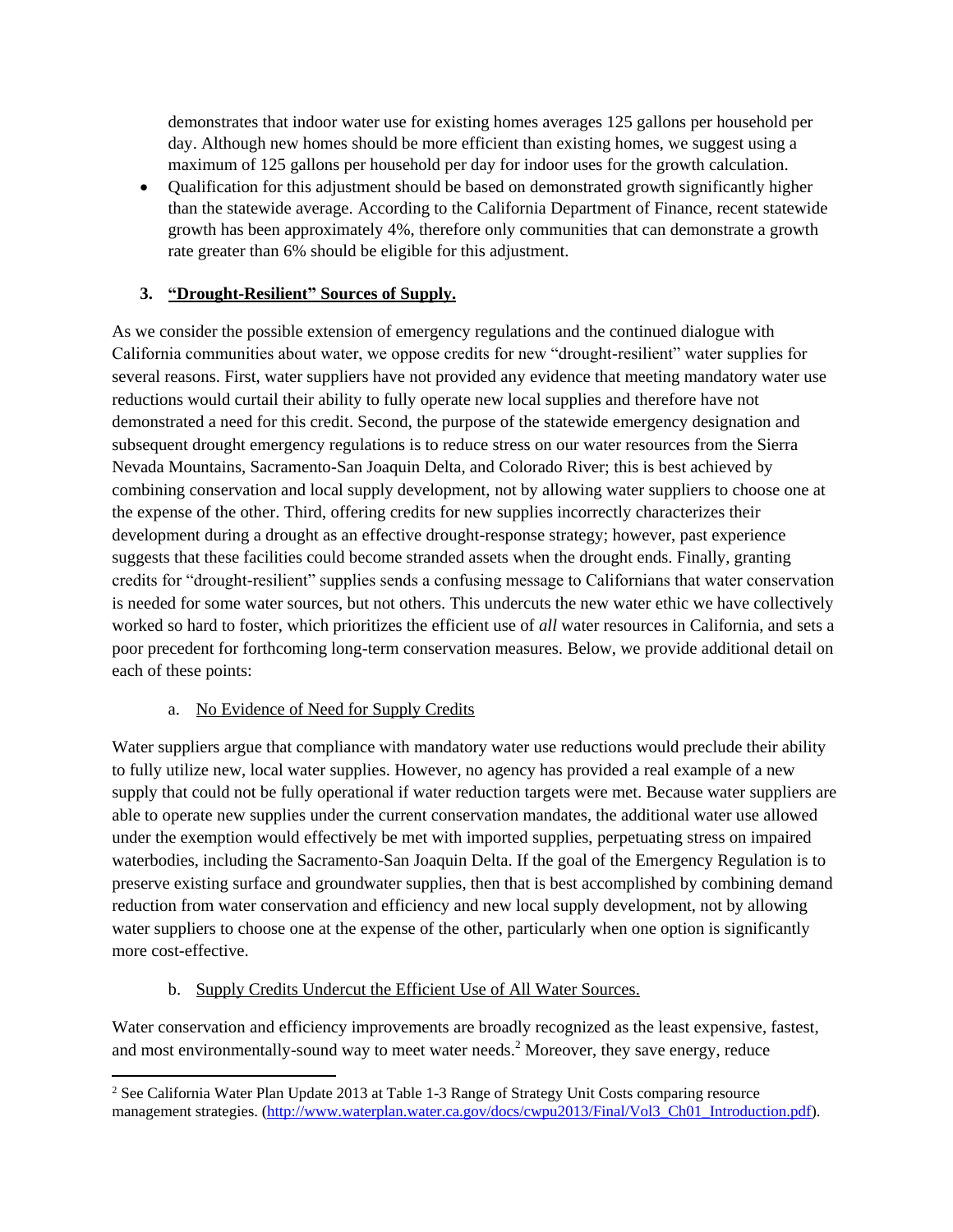greenhouse gas emissions, lessen water and wastewater treatment costs, and defer or eliminate the need for costly new water and wastewater infrastructure. The 2015 emergency urban conservation regulations have spurred significant conservation gains. Granting a credit in the extension of emergency regulations for new supplies effectively incentivizes their development in preference to more cost-effective efficiency measures. This increases the cost of providing water service and exacerbates affordability concerns for low-income households. Moreover, this undercuts the new water ethic we have collectively worked so hard to foster.

When thinking about the balance between supply and demand management, we can, and should, look to the energy sector for guidance. In California, energy utilities have efficiency targets *and* a renewable portfolio standard. This approach maximizes the value of investments in renewables and opportunities to reduce greenhouse gas emissions. Likewise, efforts to manage water demand and water supplies should be separated to maximize the value of those investments. There are numerous incentives (financial and non-financial) to expand water supplies in California, including Proposition 1 and water reuse and stormwater capture goals. Water conservation and efficiency promote the efficient use of *all* water resources in California, including these newly developed local supplies, and help to ensure that we maximize the value of these investments. The draft framework notes that the chief aim of the emergency regulations is to preserve existing surface and groundwater supplies. This is best accomplished by combining demand reduction from water conservation and efficiency and new local supply development, not allowing water suppliers to choose one or the other.

#### c. Developing New, Expensive Infrastructure is Not an Effective Drought-Response Strategy.

The proposed credit promotes the development of new supplies as a drought-response strategy; yet, past experience shows that building large water-supply projects in response to drought often results in stranded assets. During the 1987-1992 drought, for example, the City of Santa Barbara completed its desalination facility in March 1992, and shortly thereafter, the drought ended. The plant was eventually decommissioned as the cost to produce the water was too high to warrant use during non-drought periods. Similarly, Australia invested billions of dollars to develop recycled water and desalination plants in response to the Millennium Drought. Several of these plants, including 4 of the 6 large desalination plants and several potable recycling plants, were shut down when the drought ended. Ratepayers continue to pay for those plants while receiving only minimal benefit. While these shuttered plants could be activated if needed (thereby providing a reliability benefit), the treatment technologies could also become obsolete before they are needed and require significant investment to bring them back online, as has happened in Santa Barbara. These examples highlight the risks associated with building large, expensive new supplies to meet needs during drought periods and demonstrate why state policy should not encourage these types of investments as drought-response strategies.

If the State Board moves forward with granting credits for new, local supplies, we urge the Board to set criteria to qualify for the credit and define how these credits would be implemented. First, water suppliers should have to demonstrate that they will not be able to fully operate the new, local supply if they are required to meet the current conservation target. Second, water suppliers should meet some efficiency target, for example falling within the bottom 25% of residential per capita water use (July-October) in their hydrologic region. This would help to ensure that water suppliers have taken proactive steps to implement efficiency improvements and are maximizing the value of local supply investments. Third,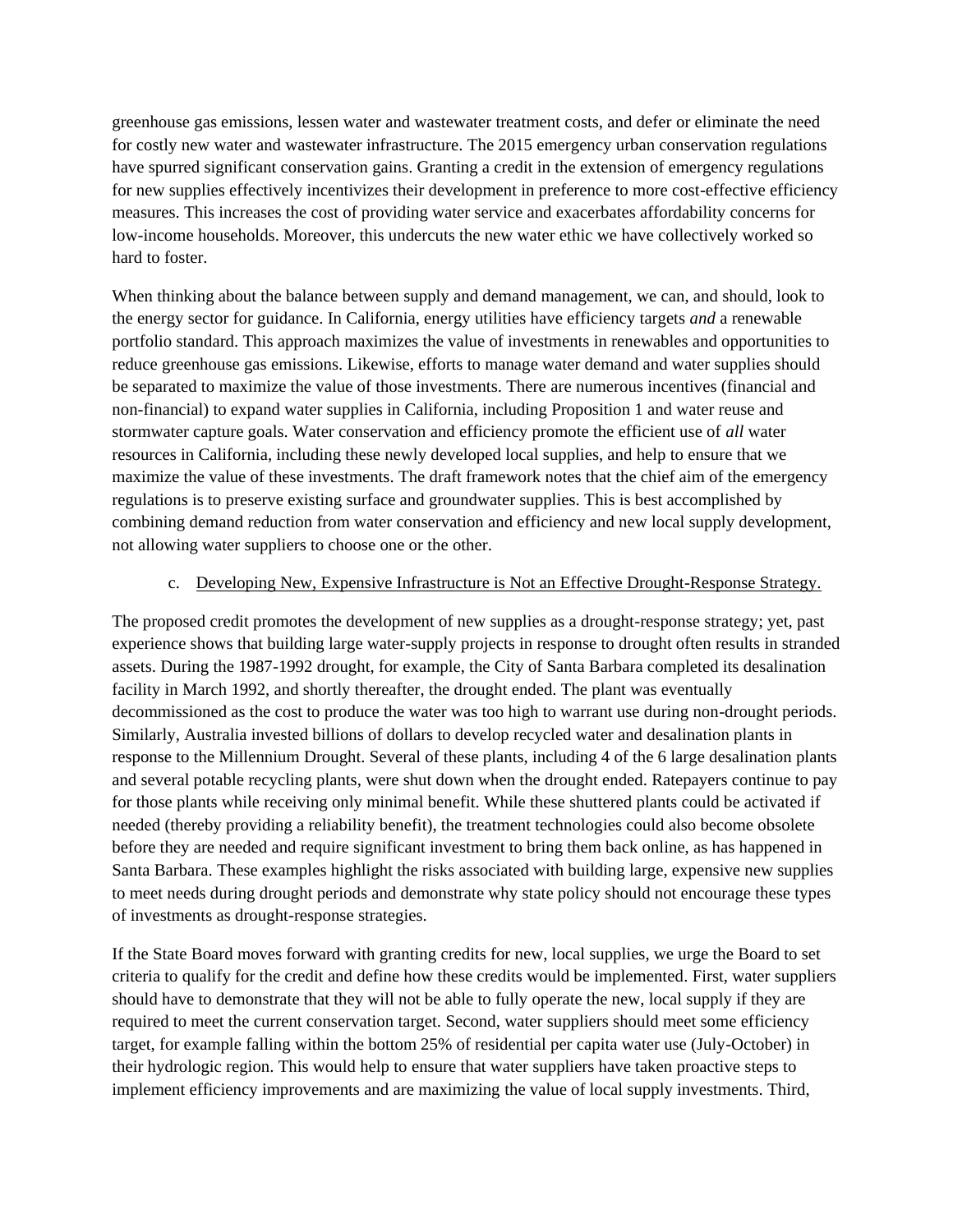water suppliers would have to demonstrate that they have appreciably reduced the volume of water imported from impaired aquifers and surface waters, especially the Sacramento-San Joaquin Delta. Fourth, the credit should only be offered to those projects that comply with the State Water Board's preferred technologies as outlined in its regulations, including the recently adopted Desalination Ocean Plan Amendment. If the state is going to recognize these new supply projects, they should be required to adequately mitigate their environmental impacts. Finally, we urge the State Board to clearly articulate how these credits would be implemented. For example, if the wholesaler develops the new supply, it is unclear whether all retail agencies obtain the credit.

# **4. Elimination of Commercial Agricultural Exclusion.**

As we have described in previous comments, the initial Emergency Regulations contained an exemption for commercial agricultural use that was too broad, and unintentionally exempted water use by hobby farms and ranchettes. Accordingly, we strongly support staff's recommendation to modify the Commercial Agriculture Exclusion to require certification that agricultural customers produce a minimum of \$1,000 per year in revenue from agricultural sales and are not subtracting water used on ornamental landscapes.

## **5. Long-Term Conservation Measures to Improve Urban Water Use Efficiency and Prevent Waste Are Needed.**

As we consider the extension of emergency drought regulations, we look forward to the development of long-term, non-emergency water conservation regulations. Our state's water management challenges will only become more intense and severe with climate change and continued population and economic growth. Water conservation and efficiency improvements are the cheapest, fastest, least environmentallydamaging response to these challenges. As described above, reduction in statewide water demand reduces reliance on the Delta, and improves water supply reliability compared with restoration of water consumption to pre-drought levels.

Both the California Constitution and the State Water Code prohibit the waste or unreasonable use of water in the State.<sup>3</sup> The State Board has held that what constitutes unreasonable use is not a static concept and cannot be resolved in a vacuum without considering issues of statewide importance. Paramount among these considerations is "the ever increasing need for conservation of water in this State."<sup>4</sup>

The well-established principles of beneficial use and avoidance of waste, underscored by persistent drought conditions and the growing manifestations of climate change, afford clear authority and sound rationale for state conservation and efficiency regulations for non-drought periods. We look forward to working with the State Water Board, water suppliers and other partners in the coming months to develop long-term measures to end water waste and ensure that all water is being put to beneficial use.

Even as we look forward to what could be a wet winter, we urge state and local entities to build on recent conservation successes to prepare for near-term continuation of severe drought conditions and the

 $\overline{\phantom{a}}$ 

<sup>3</sup> Cal. Const., Art. X, Sec. 2; Cal. Wat. Code sec. 100.

<sup>4</sup> State Water Resources Control Board, Order No. WR 2012-0004, *In the Matter of the Alleged Waste and Unreasonable Use of Water by Hidden Lakes Estates Homeowners Association* (Feb. 7, 2012), at 6.